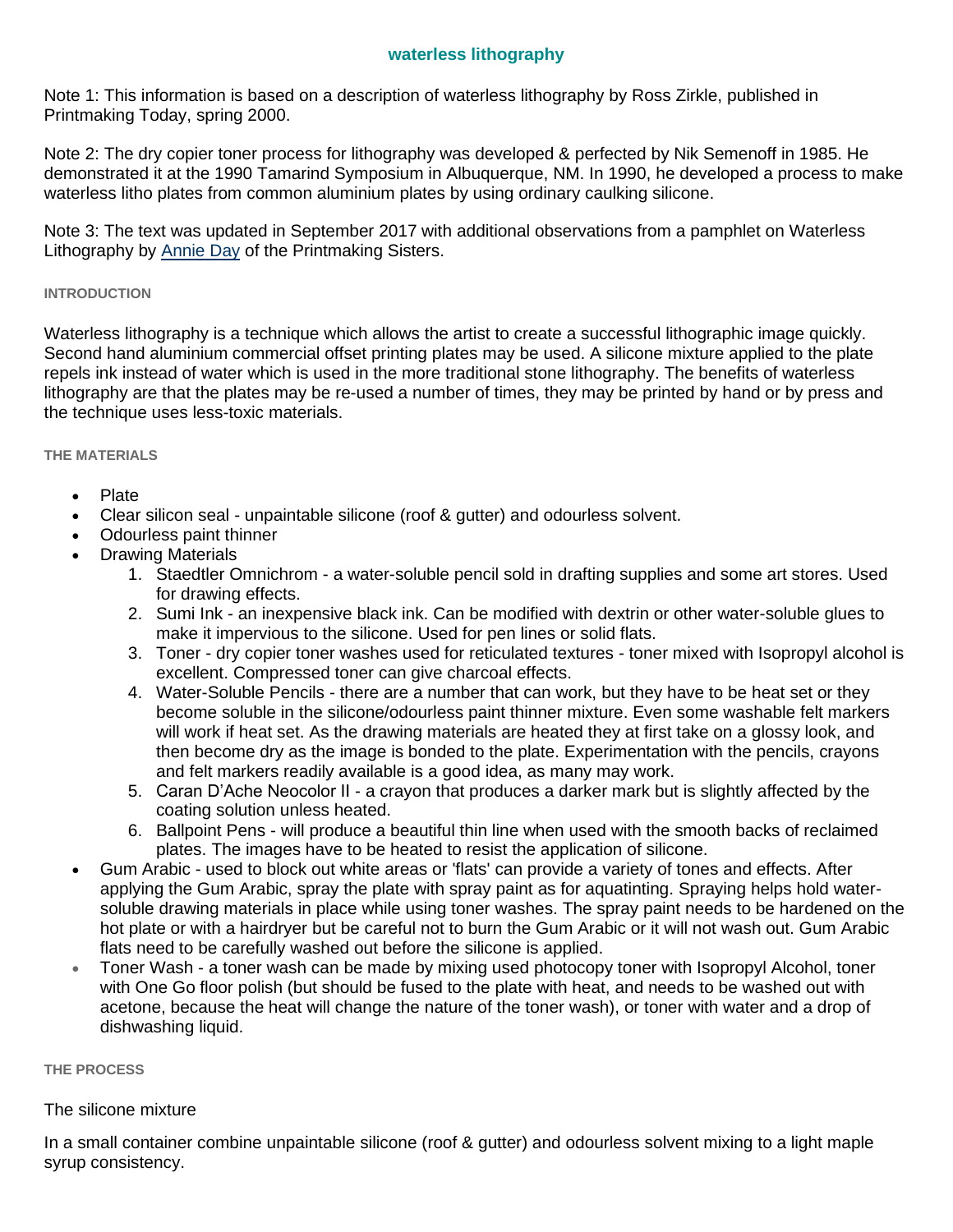Because the silicone is very thick as it comes from the cartridge, it must be diluted to a usable solution. Odourless paint thinner is the best solvent and available in Art Supplies stores. Use a small container with a tight cover if the silicone will be used over a few days. Start by adding only a little solvent and stir it in. Add solvent to the silicone and mix into the proper consistency (very light syrup).

Amounts vary widely with different brands of silicone. Try using a battery-operated latte stirrer for mixing - stamp it up and down while switched off until the silicone is well-dispersed then turn on the mixture to finish keeping the spinner below the surface. Add more odourless solvent when needed. Mixture should be made outside or in a fume cupboard.

## Applying the silicon mixture to the plate

Flatten a roll of smooth toilet paper by removing the core. Pour a small amount of the silicone mixture (about the size of a 10cent piece) onto the plate and lightly work all over with the flattened toilet roll. Polish the silicone off with clean tissue avoiding finger-marks. Use even, light sweeping movements. Keep the toilet roll flat.

Discard the used tissue and repeat the process making sure all the plate is covered in a very thin coat of the silicone mixture.

# Curing the plate

Cure using one of four different methods:

- Heat the plate in an oven 30 minutes at 90 degrees Celsius.
- Heat the plate on an etching hotplate for 30 minutes.
- Cure over 24 hours or more depending on the weather- at room temperature.
- A heat gun may be used to cure a large plate.

## Creating a plate using water soluble materials

If using the commercial or coloured side of the plate clean it off with acetone if green, or if blue use ammonia. When using the metallic side, degrease the plate with a scouring pad and cream cleanser, rinse and dry. Draw on the plate using Omnichrom pencil and gouache. Apply the silicone mixture. After curing, wash image out with water.

## Creating a plate using acetone soluble materials

Prepare the surface of the plate as above. Make an image using Sharpie pens, ball point pens, Future, Long Life or similar acrylic floor polish coloured with a few drops of food colouring or India ink. Paint, spray or apply media with a dip pen or brush. When the image is complete, apply silicone and cure the plate. Remove drawing media with acetone to bare the metal ready to accept the ink. Note: don't cure Sharpie or the permanent pens in the oven higher than 80 degrees as the drawing may bond with the plate and cannot be removed.

Many drawing materials other than those mentioned may **not work** with the waterless method so always test first to avoid disappointment.

## Inking

Rubber based inks by Gans or Van Son are perfect for this process as the intense pigments stay open for an extended period. If using other commercial offset inks, test first as other inks may scum and be unprintable. Never modify the ink with easy wipe, smooth lith, linseed or plate oil - it will scum and be unprintable. To be effective the ink must be lean. Use a hard diameter roller or brayer - Essdee brand made in the UK is recommended.

Roll out a slab of lean ink. Let it stand to tighten up while the plate is curing. Sit the plate on a sub-plate. Start the roller on the subplate then roll across the plate diagonally, not stopping until the roller is completely of fthe plate. This rolling pattern is repeated until the plate is fully inked. Remove any scumming with a clean brayer. It is now time to move your fully inked plate to your press bed for your first impression.